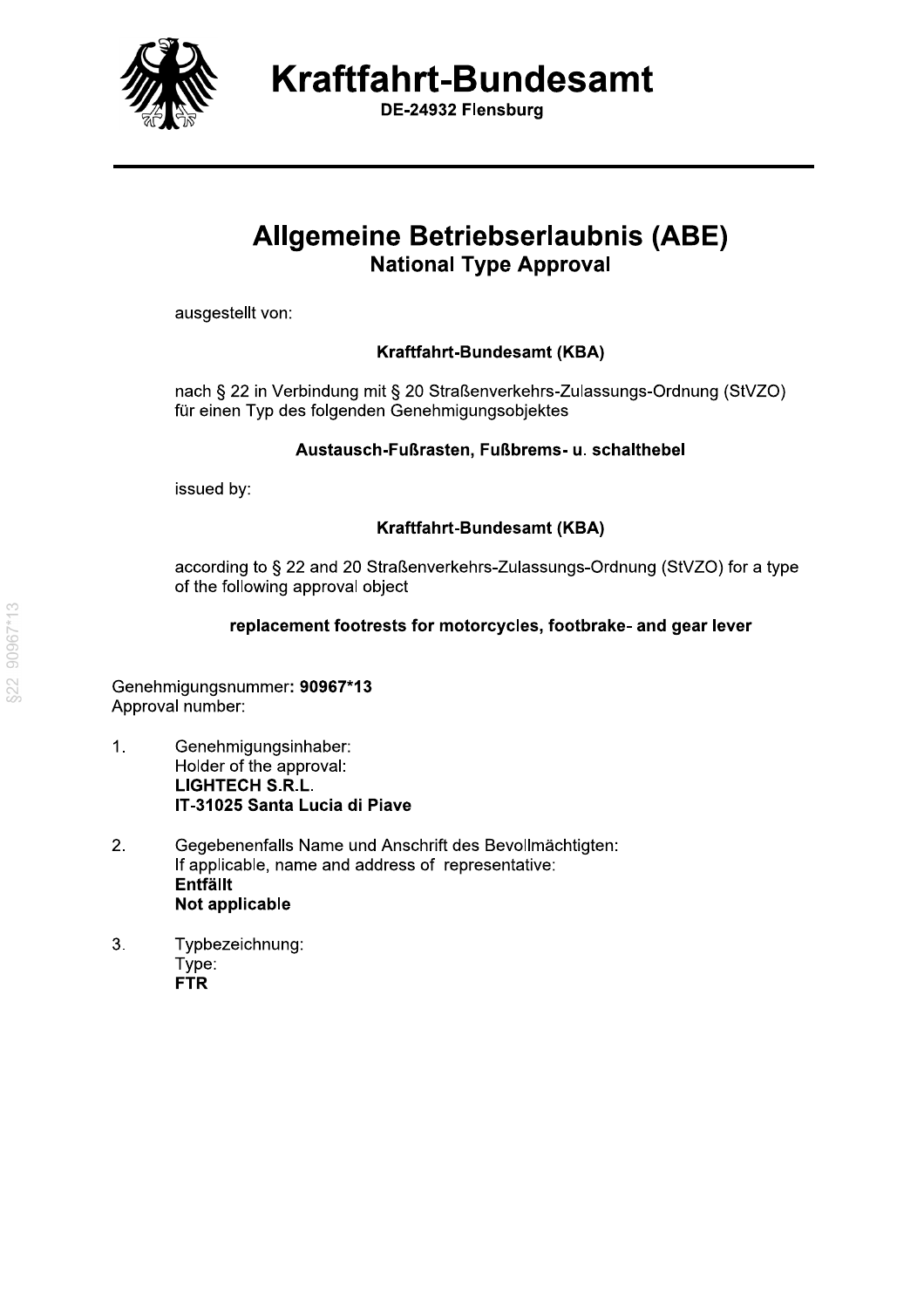

DE-24932 Flensburg

 $\overline{2}$ 

Genehmigungsnummer: 90967\*13 Approval number:

 $\overline{4}$ . Aufgebrachte Kennzeichnungen: Identification markings: Hersteller oder Herstellerzeichen Manufacturer or registered manufacturer's trademark

> Typ und die Ausführung **Type and version**

Genehmigungszeichen **Approval identification** 

- 5. Anbringungsstelle der Kennzeichnungen: Position of the identification markings: siehe Punkt 1.6. des Prüfberichtes see point 1.6. of the test report
- Zuständiger Technischer Dienst: 6. **Responsible Technical Service:** Typprüfstelle Fahrzeuge/Fahrzeugteile der TÜV Rheinland Kraftfahrt GmbH **DE-51105 Köln**
- $\overline{7}$ . Datum des Prüfberichts des Technischen Dienstes: Date of test report issued by the Technical Service: 29.10.2020
- $8<sup>1</sup>$ Nummer des Prüfberichts des Technischen Dienstes: Number of test report issued by that Technical Service: 204KA0040-00
- 9. Verwendungsbereich: Range of application: Das Genehmigungsobjekt "Austausch-Fußrasten, Fußbrems- u. schalthebel" darf nur zur Verwendung gemäß: The use of the approval object "replacement footrests for motorcycles, footbrake- and gear lever" is restricted to the application listed:

Punkt 2. des Prüfberichtes Point 2. of the test report

unter den angegebenen Bedingungen an den dort aufgeführten bzw. beschriebenen Kraftfahrzeugen feilgeboten werden. The offer for sale is only allowed on the listed vehicles under the specified conditions.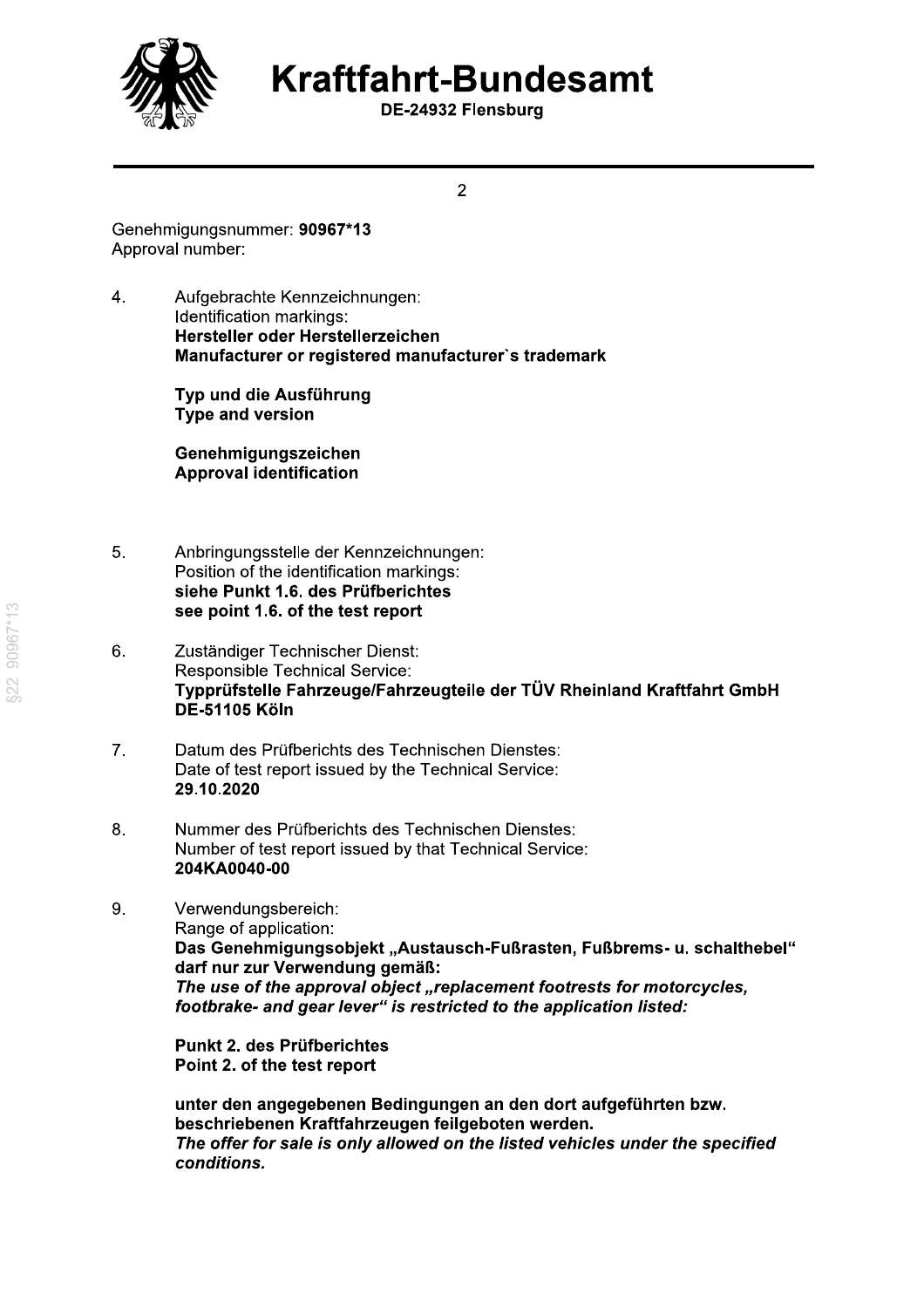

DE-24932 Flensburg

3

Genehmigungsnummer: 90967\*13 Approval number:

 $10.$ Bemerkungen:

Remarks:

Es gelten die im o.g. Gutachten nebst Anlagen festgehaltenen Angaben. The indications given in the above mentioned test report including its annexes shall apply.

Die Anforderungen des Artikels 51, Absätze 1, 2, 4, 5 der Verordnung (EU) Nr. 168/2013 - Teile oder Ausrüstungen, von denen ein erhebliches Risiko für das einwandfreie Funktionieren wesentlicher Systeme ausgehen kann - weitere Anforderungen -sind sinngemäß erfüllt. The requirements of Article 51, paragraphs 1, 2, 4, 5 of the Regulation (EU) No 168/2013 - Parts or equipment that may pose a serious risk to the correct functioning of essential systems - related requirements - are met.

- Änderungsabnahme gemäß § 19 (3) StVZO:  $11.$ Acceptance test of the modification as per § 19 (3) StVZO: siehe Prüfbericht see test report
- $12.$ Die Genehmigung wird erweitert Approval is extended
- $13.$ Grund (Gründe) für die Erweiterung der Genehmigung (falls zutreffend): Reason(s) for the extension (if applicable): Aktualisierung der Ausführungen **Update of the variants**

Aktualisierung des Verwendungsbereichs Update of the range of application

- $14.$ Ort: DE-24932 Flensburg Place:
- 24.11.2020  $15<sub>1</sub>$ Datum: Date:
- $16.$ Unterschrift: Im Auftrag Signature:

Nino Pommerencke

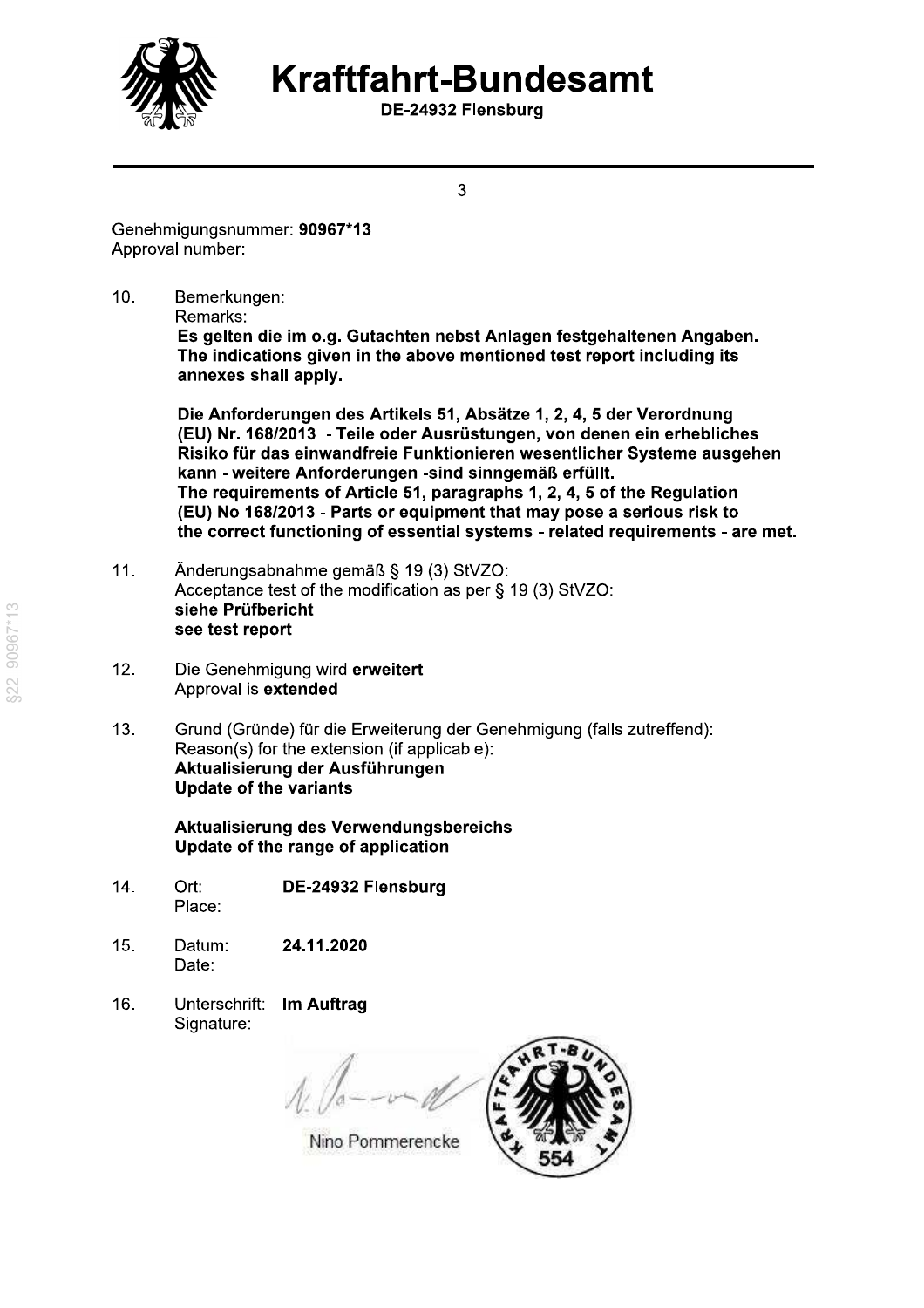

DE-24932 Flensburg

 $\overline{4}$ 

Genehmigungsnummer: 90967\*13<br>Approval number:

Anlagen: Enclosures: Gemäß Inhaltsverzeichnis **According to index**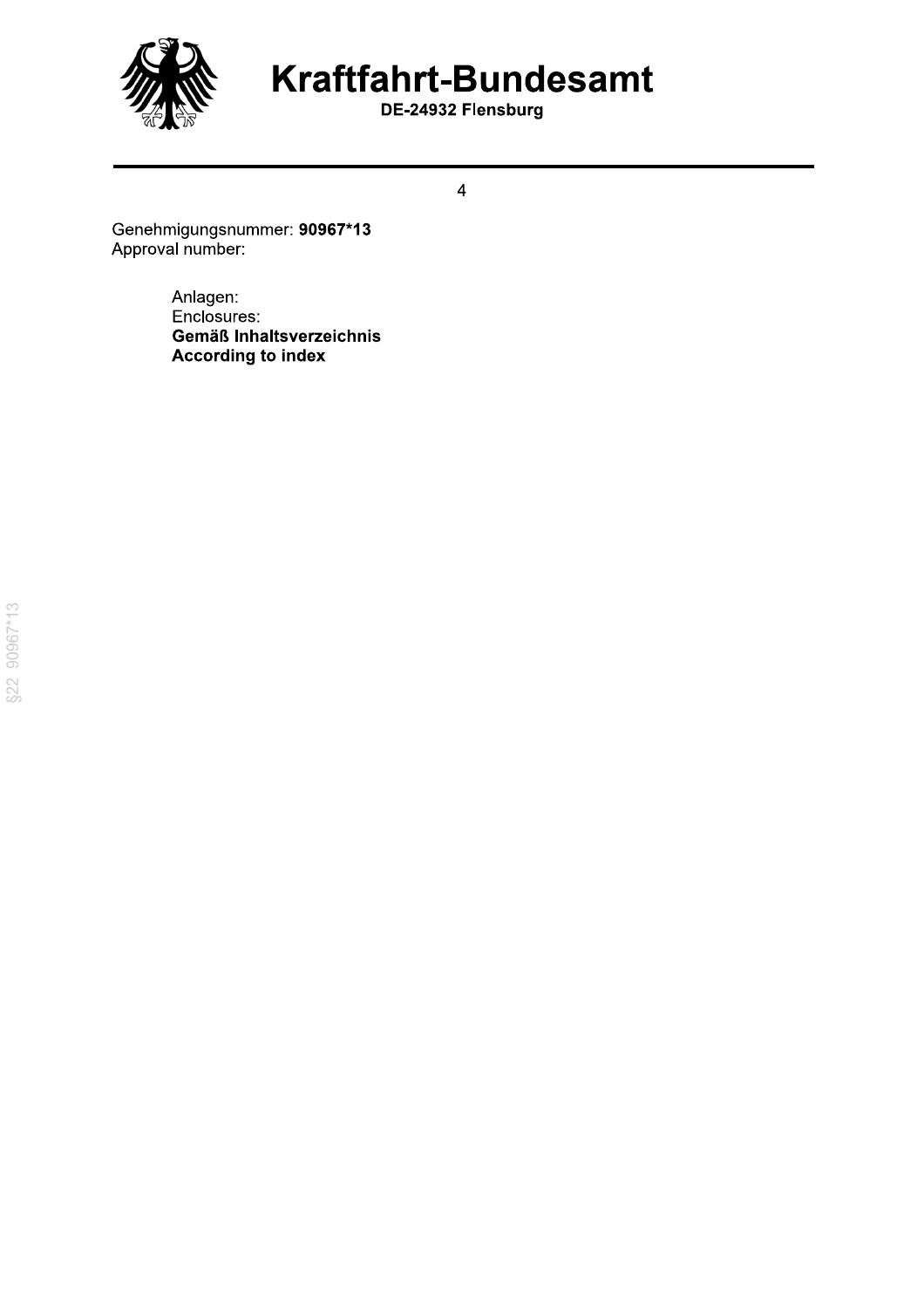

—

Kraftfahrt-Bundesamt

DE-24932 Flensburg

### Inhaltsverzeichnis zu den Beschreibungsunterlagen Index to the information package

BE-2<br>
Inhaltsverzeichnis zu<br>
Index to the<br>
Nummer der Genehmigung: 90967\*13<br>
Approval No.<br>
Ausgabedatum: 06.03.2007<br>
Date of issue:<br>
Nebenbestimmungen und Rechts

Inhaltsverzeichnis zu den Beschreibungsunterlagen<br>
Index to the information package<br>
Nummer der Genehmigung: 90967\*13<br>
Approval No.<br>
Ausgabedatum: 06.03.2007 letztes Änderungsdatum: 24.11.2020<br>
Date of issue: last date of

Nummer der Genehmigung: 90967\*13<br>
Approval No.<br>
24.11.2020<br>
Date of issue:<br>
Nebenbestimmungen und Rechtsbehelfsbelehrung<br>
Collateral clauses and instruction on right to appeal<br>
Prüfbericht(e) Nr.:<br>
Test report(s) No .:<br>
Te 0200001MNON0 0@0Q@041 07-00006-CM-GBM-10 15.05.2017 4PRSST0QUTVS @01@04P 18-TAAS-0359/E1/KKA 10.07.2019

> not applicable

07-00006-CM-GBM-07<br>
07-00006-CM-GBM-08<br>
07-00006-CM-GBM-09<br>
07-00006-CM-GBM-09<br>
07-00006-CM-GBM-09<br>
07-00006-CM-GBM-09<br>
16.05.2016<br>
16.05.2017<br>
18-TAAS-0359/SRA<br>
16-TAAS-0359/E1/KKA<br>
204KA0040-00<br>
29.10.2020<br>
Beschreibungs 18-TAAS-0359/E1/KKA 10.07.2019<br>
204KA0040-00<br>
Beschreibungsbogen Nr.:<br>
Information document No.:<br>
Information document No.:<br>
entfällt<br>
not applicable<br>
Liste der Änderungen:<br>
List of modifications of the test report<br>
See ap ge "Liste der Änderungen" des Prüfberichtes<br>dix "List of modifications" of the test report See appendix "List of modificati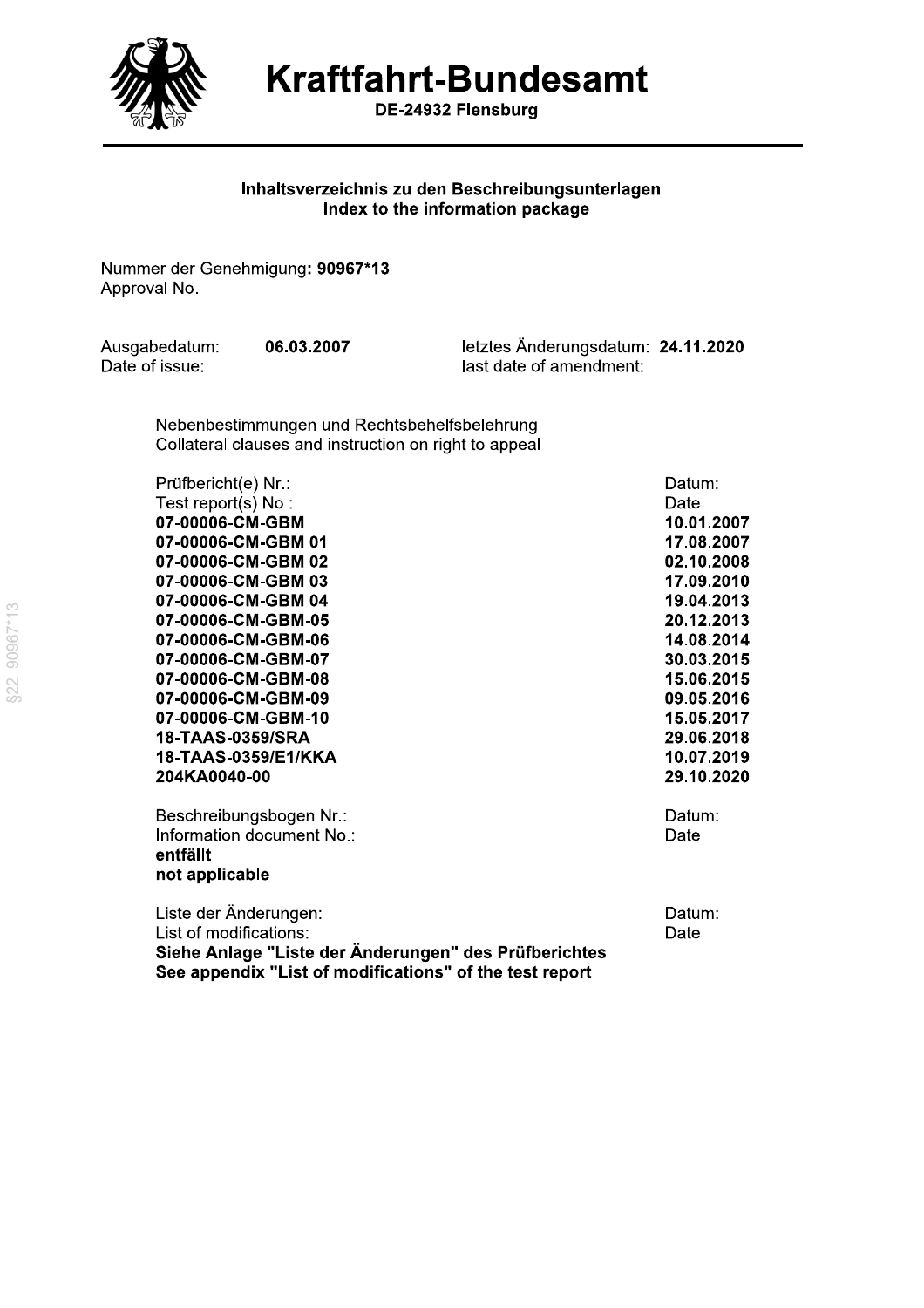

DE-24932 Flensburg

Nummer der Genehmigung: 90967\*13

- Anlage -

### Nebenbestimmungen und Rechtsbehelfsbelehrung

### Nebenbestimmungen

Jede Einrichtung, die dem genehmigten Typ entspricht, ist gemäß der angewendeten Vorschrift zu kennzeichnen.

Das Genehmigungszeichen lautet wie folgt:

### **KBA 90967**

Die Einzelerzeugnisse der reihenweisen Fertigung müssen mit den Genehmigungsunterlagen genau übereinstimmen. Änderungen an den Einzelerzeugnissen sind nur mit ausdrücklicher Zustimmung des Kraftfahrt-Bundesamtes gestattet.

Änderungen der Firmenbezeichnung, der Anschrift und der Fertigungsstätten sowie eines bei Genehmigung benannten Zustellungsbevollmächtigten der Erteilung der oder bevollmächtigten Vertreters sind dem Kraftfahrt-Bundesamt unverzüglich mitzuteilen.

Verstöße gegen diese Bestimmungen können zum Widerruf der Genehmigung führen und können überdies strafrechtlich verfolgt werden.

Die Genehmigung erlischt, wenn sie zurückgegeben oder entzogen wird, oder der genehmigte Typ den Rechtsvorschriften nicht mehr entspricht. Der Widerruf kann ausgesprochen werden, wenn die für die Erteilung und den Bestand der Genehmigung geforderten Voraussetzungen nicht mehr bestehen, wenn der Genehmigungsinhaber gegen die mit der Genehmigung verbundenen Pflichten - auch soweit sie sich aus den zu dieser Genehmigung zugeordneten besonderen Auflagen ergeben - verstößt oder wenn sich herausstellt, dass der genehmigte Typ den Erfordernissen der Verkehrssicherheit oder des Umweltschutzes nicht entspricht.

Das Kraftfahrt-Bundesamt kann jederzeit die ordnungsgemäße Ausübung der durch diese Genehmigung verliehenen Befugnisse, insbesondere die genehmigungsgerechte Fertigung sowie die Maßnahmen zur Übereinstimmung der Produktion, nachprüfen. Es kann zu diesem Zweck Proben entnehmen oder entnehmen lassen. Dem Kraftfahrt-Bundesamt und/oder seinen Beauftragten ist ungehinderter Zutritt zu Produktions- und Lagerstätten zu gewähren.

Die mit der Erteilung der Genehmigung verliehenen Befugnisse sind nicht übertragbar. Schutzrechte Dritter werden durch diese Genehmigung nicht berührt.

### Rechtsbehelfsbelehrung

Gegen diese Genehmigung kann innerhalb eines Monats nach Bekanntgabe Widerspruch erhoben werden. Der Widerspruch ist beim Kraftfahrt-Bundesamt, Fördestraße 16. DE-24944 Flensburg, schriftlich oder zur Niederschrift einzulegen.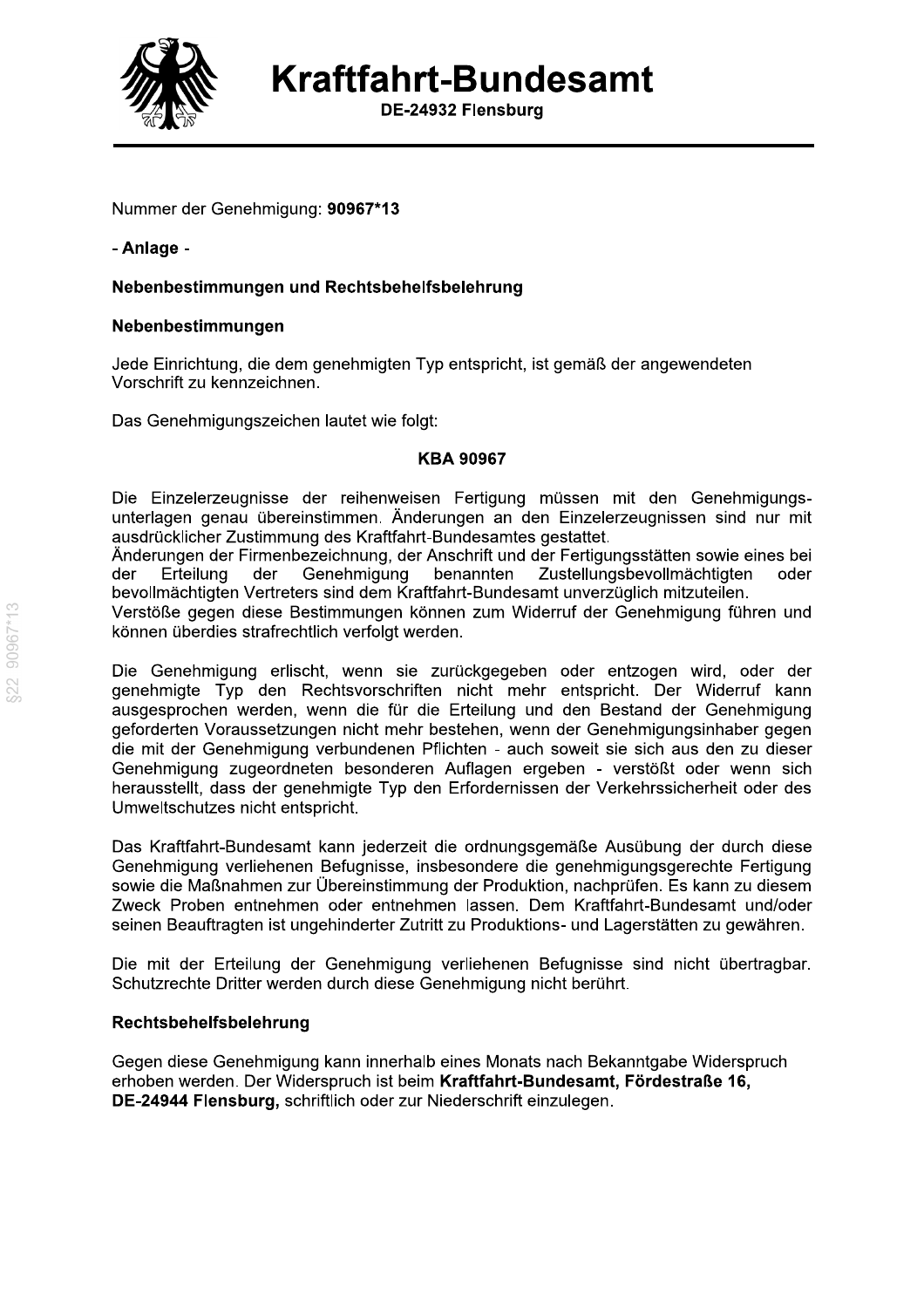

DE-24932 Flensburg

 $\overline{2}$ 

Approval No.: 90967\*13

### - Attachment -

### Collateral clauses and instruction on right to appeal

### **Collateral clauses**

All equipment which corresponds to the approved type is to be identified according to the applied regulation.

The approval identification is as follows: - see German version -

The individual production of serial fabrication must be in exact accordance with the approval documents. Changes in the individual production are only allowed with express consent of the Kraftfahrt-Bundesamt.

Changes in the name of the company, the address and the manufacturing plant as well as one of the parties given the authority to delivery or authorised representative named when the approval was granted is to be immediately disclosed to the Kraftfahrt-Bundesamt. Breach of this regulation can lead to recall of the approval and moreover can be legally prosecuted.

The approval expires if it is returned or withdrawn or if the type approved no longer complies with the legal requirements. The revocation can be made if the demanded requirements for issuance and the continuance of the approval no longer exist, if the holder of the approval violates the duties involved in the approval, also to the extent that they result from the assigned conditions to this approval, or if it is determined that the approved type does not comply with the requirements of traffic safety or environmental protection.

The Kraftfahrt-Bundesamt may check the proper exercise of the conferred authority taken from this approval at any time. In particular this means the compliant production as well as the measures for conformity of production. For this purpose samples can be taken or have taken. The employees or the representatives of the Kraftfahrt-Bundesamt may get unhindered access to the production and storage facilities.

The conferred authority contained with issuance of this approval is not transferable. Trade mark rights of third parties are not affected with this approval.

### Instruction on right to appeal

This approval can be appealed within one month after notification. The appeal is to be filed in writing or as a transcript at the Kraftfahrt-Bundesamt, Fördestraße 16, DE-24944 Flensburg.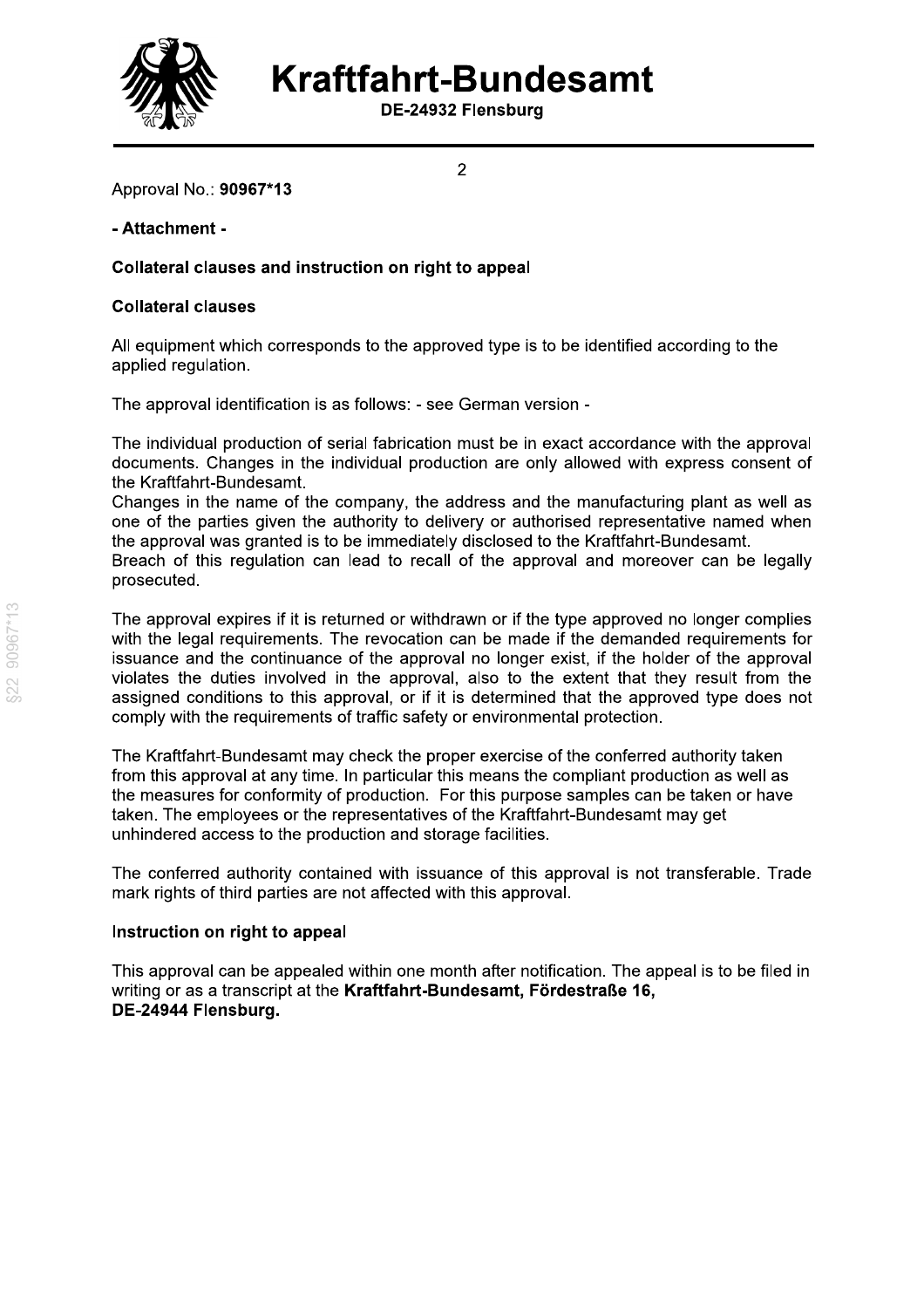| Gutachten Nr.  | ÷. | 204KA0040-00                                  |
|----------------|----|-----------------------------------------------|
| Prüfgegenstand |    | : Austausch – Fußrastenanlage                 |
| <b>Typ</b>     |    | : FTR                                         |
| Hersteller     |    | Lightech S.R.L., I-31025 Santa Lucia di Piave |



## **GUTACHTEN**

gemäß §22 StVZO in Verbindung mit §20 StVZO

| Genehmigungsstand     |               |
|-----------------------|---------------|
| EU-Typgenehmigung     | $---$         |
| UNECE-Genehmigung     | $\frac{1}{2}$ |
| Nationale Genehmigung | 90967*12      |

Gliederung des Prüfberichts

Absatz Nr.

- 0. Allgemeine Angaben
- 1. Beschreibung der Umrüstung und Angaben zum Fahrzeugteil
- 2. Verwendungsbereich
- 3. Prüfgrundlagen, Durchgeführte Prüfungen und Prüfbedingungen
- 4. Prüfergebnisse
- 5. Anlagen
- 6. Schlussbescheinigung

Dieser Prüfbericht darf nur vom Auftraggeber und nur in vollem Wortlaut vervielfältigt und veröffentlicht werden. Eine auszugsweise Vervielfältigung und Veröffentlichung des Prüfberichtes ist nur nach schriftlicher Genehmigung des Technischen Dienstes zulässig.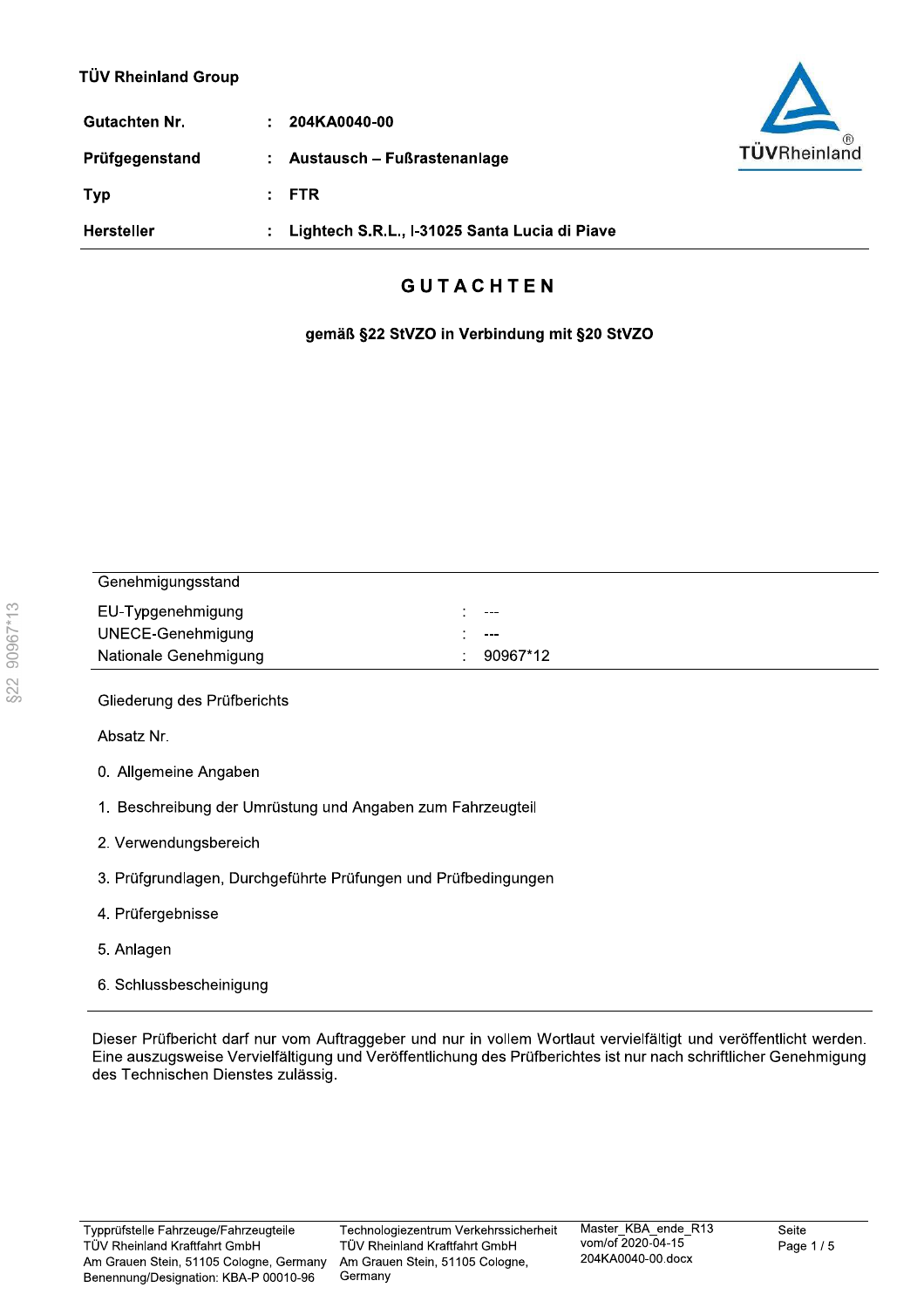| <b>Gutachten Nr.</b> | 204KA0040-00                                  |              |
|----------------------|-----------------------------------------------|--------------|
| Prüfgegenstand       | Austausch – Fußrastenanlage<br>÷.             | TÜVRheinland |
| <b>Typ</b>           | $:$ FTR                                       |              |
| <b>Hersteller</b>    | Lightech S.R.L., I-31025 Santa Lucia di Piave |              |

### 0. Allgemeine Angaben

| 0.1. | Fabrikmarke (Firmenname des<br>Herstellers)             |               | LighTech                                                                                                                                                                                                                                                                                                    |
|------|---------------------------------------------------------|---------------|-------------------------------------------------------------------------------------------------------------------------------------------------------------------------------------------------------------------------------------------------------------------------------------------------------------|
| 0.2. | Name und Anschrift des Herstellers                      |               | Lightech S.R.L.<br>Via Serenissima, 11<br>I-31025 Santa Lucia di Piave                                                                                                                                                                                                                                      |
| 0.3. | Name und Anschrift des Antragstellers                   | $\mathcal{L}$ | siehe 0.2.                                                                                                                                                                                                                                                                                                  |
|      | Beschreibung der Umrüstung und Angaben zum Fahrzeugteil |               |                                                                                                                                                                                                                                                                                                             |
| 1.1. | Art des Prüfgegenstands                                 |               | Austausch - Fußrastenanlage                                                                                                                                                                                                                                                                                 |
| 1.2. | Typ                                                     |               | <b>FTR</b>                                                                                                                                                                                                                                                                                                  |
| 1.3. | Beschreibung                                            |               | Die serienmäßigen Fußrasten werden durch die<br>klappbaren Austausch-Fußrasten des Herstellers<br>Lightech, Typ FTR ersetzt. Die Austausch-<br>Fußrastenanlagen, Typ FTR werden an den vom<br>Fahrzeughersteller vorgegebenen serienmäßigen<br>Befestigungspunkten mittels Schraubverbindungen<br>montiert. |
| 1.4. | Ausführungen                                            |               | siehe Anlage V                                                                                                                                                                                                                                                                                              |
| 1.5. | Abmessungen                                             |               | siehe Anlage 1                                                                                                                                                                                                                                                                                              |
| 1.6. | Art und Ort der Kennzeichnung                           |               | Herstellerzeichen LighTech, Typ (FTR), Ausführung sowie<br>KBA-Genehmigungsnummer (KBA90967)<br>eingefräst ww. eingeprägt                                                                                                                                                                                   |
| 1.7. | Angaben zum Anbau                                       |               | Der Anbau der Austausch - Fußrastenanlage erfolgt<br>gemäß den Angaben des Antragstellers. (Eine<br>entsprechende Anweisung liegt jeder Umrüstung bei;<br>siehe Anlage 2)                                                                                                                                   |
| 1.8. | Weitere Angaben                                         |               | ohne                                                                                                                                                                                                                                                                                                        |
| 1.9. | Auswahl des ungünstigsten Falles                        |               | Es ist keine Worst-Case-Auswahl erforderlich, da alle<br>Versionen geprüft wurden, die im Beschreibungsbogen<br>aufgeführt sind.<br>Für den dynamischen Test wurde die schwerste Version als<br>repräsentativ für den Typ ausgewählt.                                                                       |

#### $2.$ Verwendungsbereich

Die Verwendung der unter Pkt. 1. beschriebenen Umrüstung ist grundsätzlich an allen in Anlage V aufgeführten Kraftradtypen mit Typgenehmigung (ABE gem. § 20 StVZO oder EG-BE gem. RREG 92/61/EWG oder RREG 2002/24/EG bzw. VO (EU) Nr. 168/2013) bei ansonsten serienmäßiger Ausrüstung zulässig.

Für Fahrzeugtypen mit Zulassung gemäß §21 StVZO ist eine Abnahme gem. §19(2) StVZO durch einen amtl. anerkannten Sachverständigen erforderlich.

 $\mathbf 1$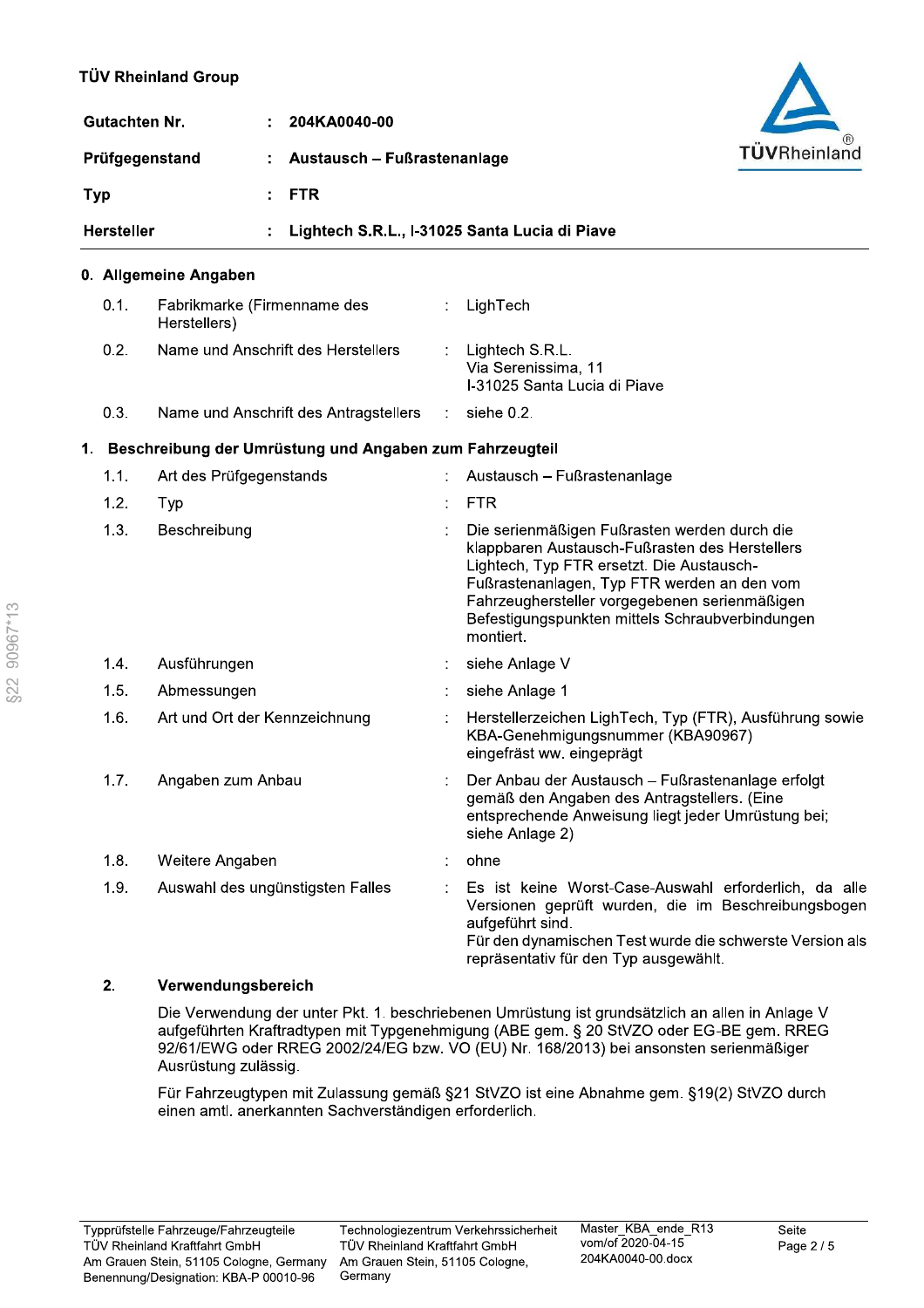| Gutachten Nr.     | 204KA0040-00                                  |              |
|-------------------|-----------------------------------------------|--------------|
| Prüfgegenstand    | : Austausch – Fußrastenanlage                 | TÜVRheinland |
| <b>Typ</b>        | $:$ FTR                                       |              |
| <b>Hersteller</b> | Lightech S.R.L., I-31025 Santa Lucia di Piave |              |

#### $2.1.$ **Auflagen und Hinweise**

Auflagen für den Fahrzeughalter

- Es ist gemäß der Anbauanleitung und den Hinweisen des Antragstellers sowie des Fahrzeugherstellers  $2.1.1.$ zu verfahren. (siehe Anlage 2)
- Nach der Montage und vor jedem Fahrtantritt ist eine Funktionskontrolle der Bremse und Schaltung  $2.1.2.$ durchzuführen.

#### $3.$ Prüfgrundlagen, Durchgeführte Prüfungen und Prüfbedingungen

- $3.1.$ Prüfgrundlagen
- 3.1.1. Festigkeitsprüfung : VdTÜV-Mkbl. 758 (04/1998); VO (EU), Nr. 44/2017, Anh. XIII
- : UNECE-R78; 93/14/EWG  $3.1.2.$ Fahr- und Bremsverhalten
- 3.1.3. Anbauprüfung : VdTÜV-Mkbl. 758 (04/1998)
- 3.1.4. Äußere Gestaltung : 44/2014 Anh. VIII; 97/24/EG Kap. 3
- $3.1.5.$ Datum der Prüfung : KW 29 - KW 36 2020
- $3.1.6.$ Ort der Prüfung : Köln, Pogliano Milanese (Italien)

#### $\overline{4}$ . Prüfergebnisse

 $4.1.$ Festigkeitsprüfung

Eine ausreichende Betriebsfestigkeit wurde an ausgewählten (Referenz-) Prüfmustern nachgewiesen.

 $4.2.$ Fahr- und Bremsverhalten

Die Austausch- Fußrasten haben keinen negativen Einfluss auf das Fahr- und Bremsverhalten.

#### $4.3.$ Anbauprüfung

Die Anbauprüfung führte zu keinen negativen Auswirkungen bzw. Einflüssen bezüglich den unter Pkt. 3.1.3 genannten Kriterien.

#### $4.4.$ Äußere Gestaltung

Die äußere Gestaltung führte zu keinen negativen Auswirkungen bzw. Einflüssen bezüglich den unter Pkt. 3.1.4 genannten Kriterien.

#### 5. Anlagen

| Anlage 0 | : Liste der Änderungen |
|----------|------------------------|
| Anlage V | : Verwendungsbereich   |
| Anlage 1 | $:$ Zeichnungen        |
| Anlage 2 | : Anbauanleitungen     |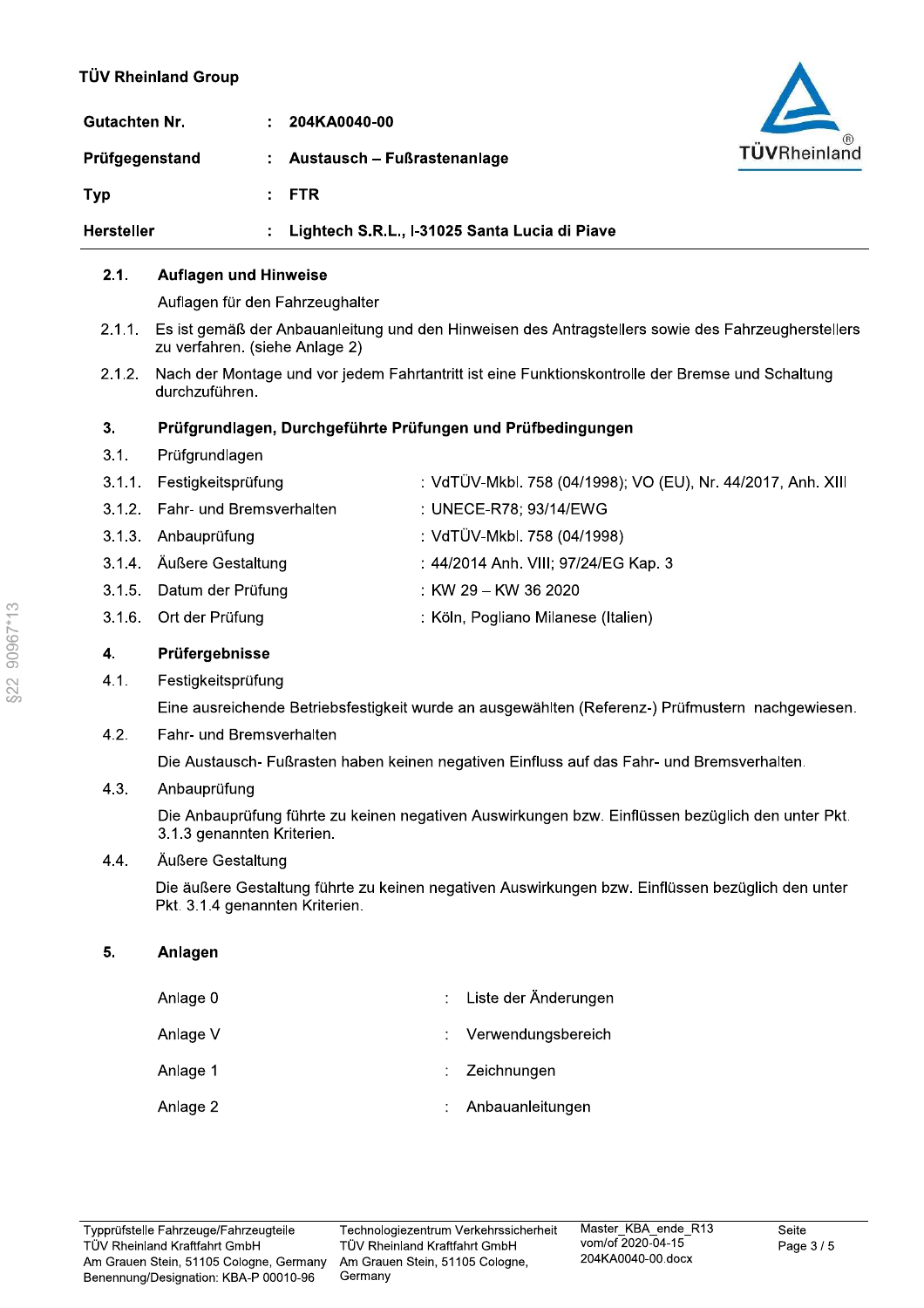| Gutachten Nr.  | ÷. | 204KA0040-00                                  |
|----------------|----|-----------------------------------------------|
| Prüfgegenstand |    | : Austausch - Fußrastenanlage                 |
| Typ            |    | : FTR                                         |
| Hersteller     |    | : Lightech S.R.L I-31025 Santa Lucia di Piave |



Der unter Ziffer 1.2. beschriebene Typ entspricht der auf Seite 1 genannten Prüfgrundlage. Gegen die Erteilung einer Allgemeinden Betriebserlaubnis nach §22 StVZO bestehen keine technischen Bedenken.

Das (Die) verwendete(n) Prüfmuster war(en) im Hinblick auf das erforderliche Leistungsniveau für den zu genehmigenden Typ repräsentativ. (siehe Ziffer 1.2).

Die Prüfungen wurden entsprechend den relevanten Anforderungen der EN ISO/IEC 17025:2005 durchgeführt.

Es lag das Gutachten 19-TAAS-0359/E1/KKA des Technischen Dienstes TÜV Austria Automotive GmbH einschließlich aller zur Bewertung erforderlichen Unterlagen und Messergebnisse vor. Das genannte Gutachten gilt weiterhin für den Fahrzeugteiletyp.

Das hier vorgelegte Gutachten behandelt zusammenfassend und vollständig den Gesamtumfang der Typprüfung einschließlich der Dokumentation des Fahrzeugteiles.

Grundsätzlich wird eine Abnahme gem. § 19 (3) StVZO durch einen amtl. anerkannten Sachverständigen oder Prüfingenieur nicht für erforderlich gehalten, wenn die Auflagen gemäß Pkt. 2.1 beachtet werden.

Köln / 29.10.2020

**B.Eng. Paul Lohmar** Sachverständiger Technischer Dienst

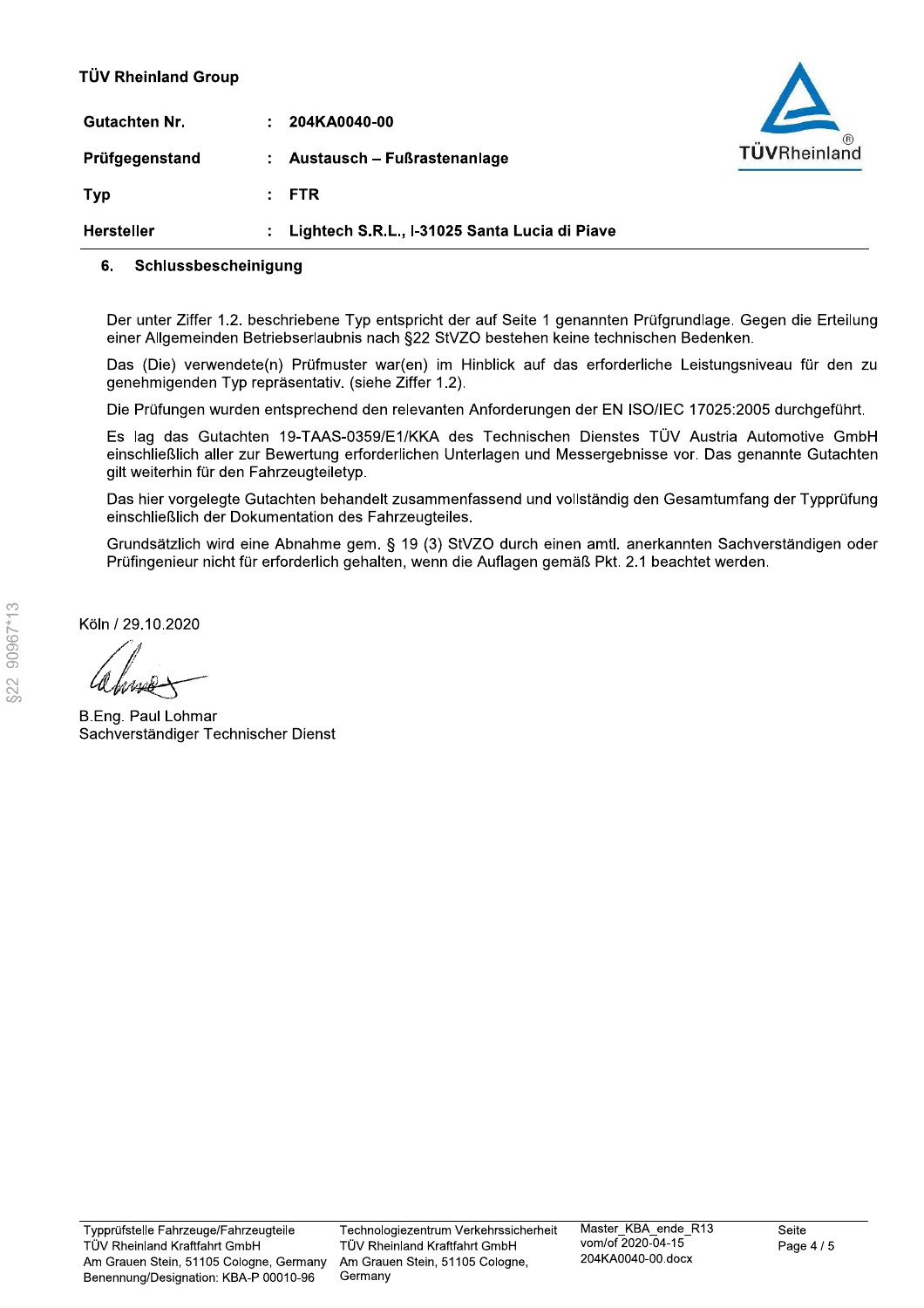| Gutachten Nr.     | 204KA0040-00<br>÷.                            |              |
|-------------------|-----------------------------------------------|--------------|
| Prüfgegenstand    | Austausch – Fußrastenanlage<br>÷.             | TÜVRheinland |
| <b>Typ</b>        | $:$ FTR                                       |              |
| <b>Hersteller</b> | Lightech S.R.L., I-31025 Santa Lucia di Piave |              |

Liste der Änderungen

| Es wird berichtigt  |                      |                                                                                                                                                                                  |  |
|---------------------|----------------------|----------------------------------------------------------------------------------------------------------------------------------------------------------------------------------|--|
| Es wird geändert    | $\mathcal{L}$        | Redaktionelle Änderungen<br>$\sim$<br>technischer Dienst<br>۰                                                                                                                    |  |
| Es wird hinzugefügt | $\ddot{\phantom{a}}$ | Erweiterung des Verwendungsbereiches um neue<br>$\blacksquare$<br>Fahrzeugtypen für die bereits Ausführungen<br>genehmigt wurden                                                 |  |
|                     |                      | Neue Ausführungen<br>$\overline{\phantom{a}}$                                                                                                                                    |  |
| Es entfällt         |                      |                                                                                                                                                                                  |  |
| Bemerkungen         |                      | Der Verwendungsbereich dieses Gutachtens umfasst<br>neben der aktuellen Erweiterung auch alle bisher in der<br>Allgemeinen Betriebserlaubnis Nr. 90967 genehmigten<br>Fahrzeuge. |  |

Anlage 0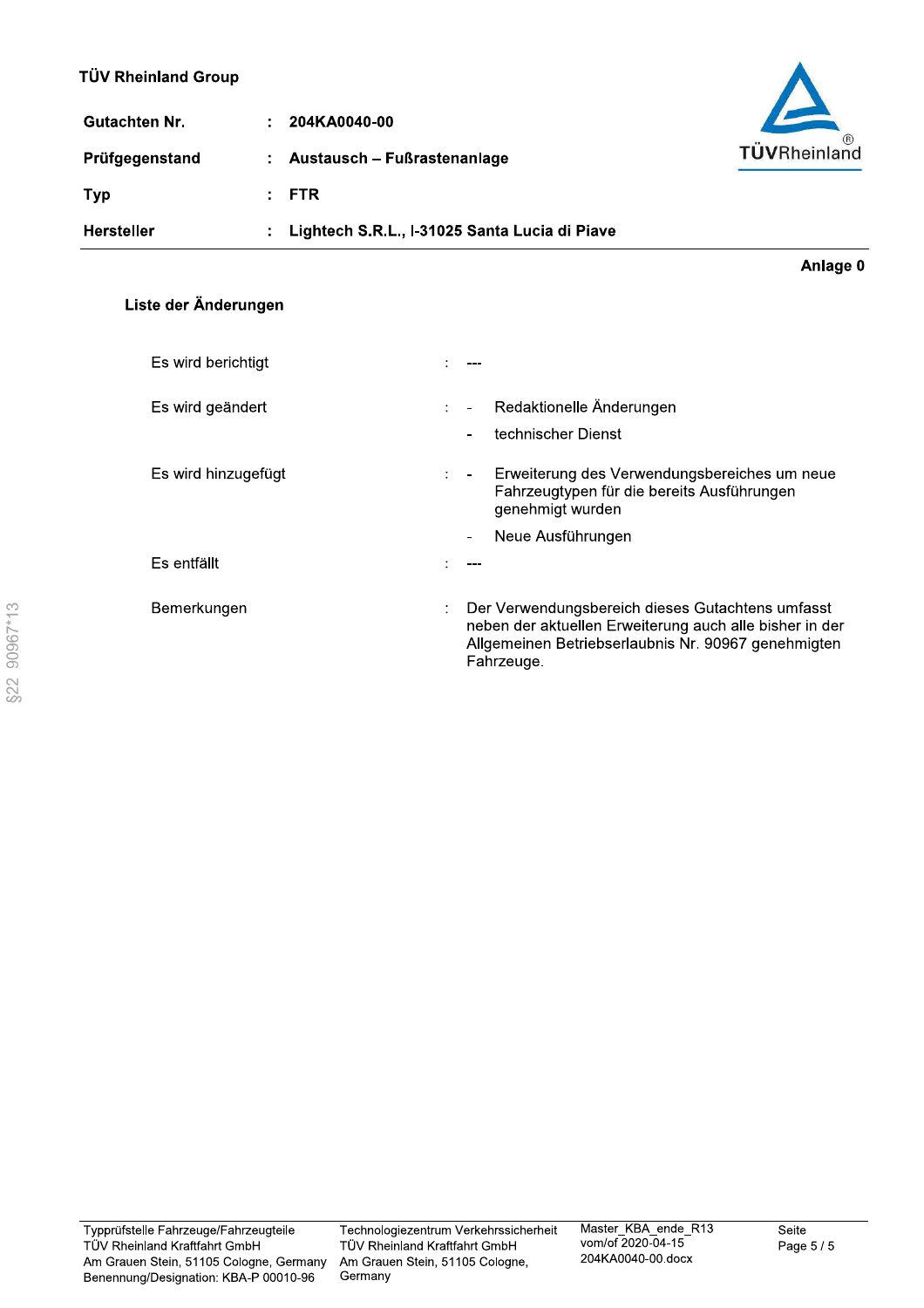| Gutachten Nr.     | $: 204$ KA0040-00                               |
|-------------------|-------------------------------------------------|
| Prüfgegenstand    | : Austausch – Fußrastenanlage                   |
| Typ               | $F^*$ FTR                                       |
| <b>Hersteller</b> | : Lightech S.R.L., I-31025 Santa Lucia di Piave |

### Verwendungsbereich

| BMW (D)            |                                      |                             |           |            |  |  |  |
|--------------------|--------------------------------------|-----------------------------|-----------|------------|--|--|--|
| Handelsmarke       | Austausch – Fußrastenanlage, Typ FTR |                             |           |            |  |  |  |
| $- - -$            |                                      |                             |           |            |  |  |  |
| Handelsbezeichnung | amtl. Typ                            | <b>IEG-BE Nr. / ABE Nr.</b> | l Bauiahr | Ausführung |  |  |  |
| S 1000 RR          | 2R99r                                | e1*168/2013*00092           | $'19 -$   | FTRBM007-W |  |  |  |
| S 1000 RR          | 2R99                                 | e1*168/2013*00091           | $19 -$    | FTRBM007-W |  |  |  |

| <b>DUCATI (I)</b>    |                                      |                     |                |            |  |  |  |  |  |  |  |
|----------------------|--------------------------------------|---------------------|----------------|------------|--|--|--|--|--|--|--|
| Handelsmarke         | Austausch - Fußrastenanlage, Typ FTR |                     |                |            |  |  |  |  |  |  |  |
|                      |                                      |                     |                |            |  |  |  |  |  |  |  |
| Handelsbezeichnung   | amtl. Typ                            | EG-BE Nr. / ABE Nr. | <b>Baujahr</b> | Ausführung |  |  |  |  |  |  |  |
| 959 Panigale         | HA                                   | e49*168/2013*00003  | $15 -$         | FTRDU010-W |  |  |  |  |  |  |  |
|                      |                                      |                     |                | FTRDU011-W |  |  |  |  |  |  |  |
| 959 Panigale         | HB                                   | e49*168/2013*00005  | $15 -$         | FTRDU010-W |  |  |  |  |  |  |  |
|                      |                                      |                     |                | FTRDU011-W |  |  |  |  |  |  |  |
| 959 Panigale S       | HA                                   | e49*168/2013*00003  | $15 -$         | FTRDU010-W |  |  |  |  |  |  |  |
|                      |                                      |                     |                | FTRDU011-W |  |  |  |  |  |  |  |
| 959 Panigale S       | <b>HB</b>                            | e49*168/2013*00005  | $15 -$         | FTRDU010-W |  |  |  |  |  |  |  |
|                      |                                      |                     |                | FTRDU011-W |  |  |  |  |  |  |  |
| Panigale V4          | DA                                   | e49*168/2013*00037  | $17 -$         | FTRDU012-W |  |  |  |  |  |  |  |
| Panigale V4 S        | DA                                   | e49*168/2013*00037  | $17 -$         | FTRDU012-W |  |  |  |  |  |  |  |
| Panigale V4 Speciale | DA                                   | e49*168/2013*00037  | $17 -$         | FTRDU012-W |  |  |  |  |  |  |  |
| Panigale V4 R        | DA                                   | e49*168/2013*00037  | $'18 -$        | FTRDU012-W |  |  |  |  |  |  |  |
| Panigale V2          | 1H                                   | e3*168/2013*00021   | $19 -$         | FTRDU010-W |  |  |  |  |  |  |  |
|                      |                                      |                     |                | FTRDU011-W |  |  |  |  |  |  |  |

| Honda (J)            |                  |                                      |                  |            |
|----------------------|------------------|--------------------------------------|------------------|------------|
| Handelsmarke         |                  | Austausch – Fußrastenanlage, Typ FTR |                  |            |
| ---                  |                  |                                      |                  |            |
| Handelsbezeichnung   | amtl. Typ        | EG-BE Nr. / ABE Nr.                  | <b>Baujahr</b>   | Ausführung |
| CB1000RA             | SC <sub>80</sub> | e4*168/2013*00080                    | $^{\prime}$ 18 - | FTRHO008-W |
| <b>CBR 1000 SP</b>   | SC <sub>82</sub> | e4*168/2013*00126                    | $19 -$           | FTRHO011-W |
| <b>CBR 1000 ST</b>   | SC <sub>82</sub> | e4*168/2013*00126                    | 19 -             | FTRHO011-W |
| <b>CBR 1000 RR-R</b> | <b>SC82</b>      | e4*168/2013*00126                    | '20 -            | FTRHO011-W |

| Kawasaki (J)       |               |                                      |                |            |
|--------------------|---------------|--------------------------------------|----------------|------------|
| Handelsmarke       |               | Austausch - Fußrastenanlage, Typ FTR |                |            |
|                    |               |                                      |                |            |
| Handelsbezeichnung | amtl. Typ     | <b>EG-BE Nr. / ABE Nr.</b>           | <b>Baujahr</b> | Ausführung |
| Ninja 400          | <b>EX400G</b> | e1*168/2013*00067                    | $17 -$         | FTRKA007-W |
| Ninja ZX-6 R       | ZX636C        | e1*2002/24*0229                      | $'05 - '06$    | FTRKA008-W |
|                    |               |                                      |                | FTRKA009-W |
| NINJA ZX-6 R       | <b>ZX636E</b> | e1*2002/24*0571                      | $12 - 16$      | FTRKA008-W |
|                    |               |                                      |                | FTRKA009-W |
| NINJA ZX-6 R 636   | ZX636G        | e1*168/2013*00104                    | $'18 -$        | FTRKA008-W |
|                    |               |                                      |                | FTRKA009-W |
| Ninja ZX-10 R ABS  | ZXT00S        | e4*168/2013*00006                    | $15 -$         | FTRKA006-W |
| Ninja ZX-10 R      | ZXT00S        | e4*168/2013*00006                    | $17 -$         | FTRKA006-W |
| Z 900              | ZR900D        | e1*168/2013*00060                    | $17 - 19$      | FTRKA010-W |
| Z 900              | ZR900DA2      | e1*168/2013*00061                    | $17 - 19$      | FTRKA010-W |

Typprüfstelle Fahrzeuge/Fahrzeugteile<br>TÜV Rheinland Kraftfahrt GmbH Am Grauen Stein, 51105 Cologne, Germany Benennung/Designation: KBA-P 00010-96

Technologiezentrum Verkehrssicherheit<br>TÜV Rheinland Kraftfahrt GmbH

Am Grauen Stein, 51105 Cologne, Germany

Master\_KBA\_ende\_R13<br>vom/of 2020-04-15 204KA0040-00.docx



**Anlage V**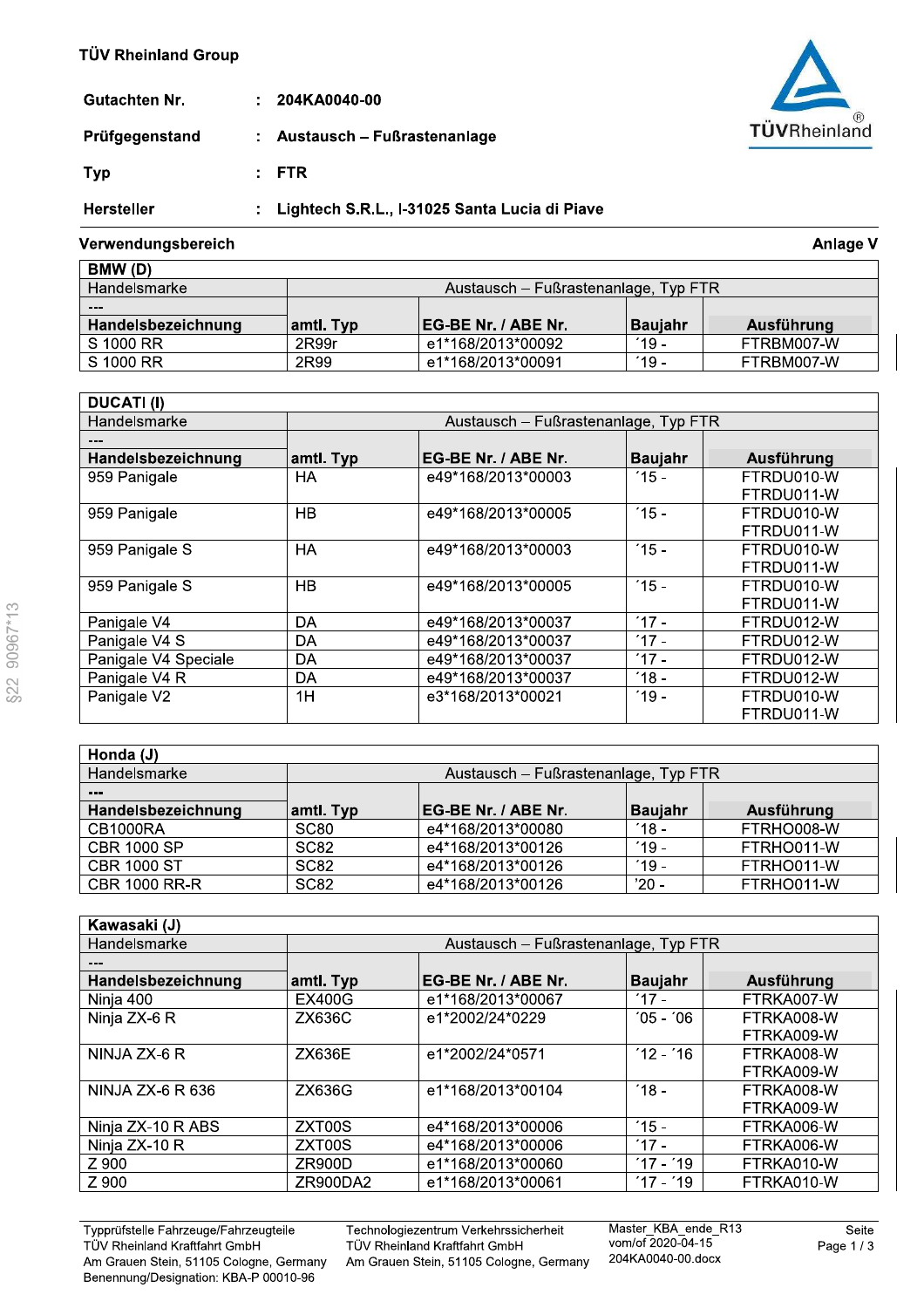| Gutachten Nr.     | $: 204K$ A0040-00                               |
|-------------------|-------------------------------------------------|
| Prüfgegenstand    | : Austausch – Fußrastenanlage                   |
| Typ               | : FTR                                           |
| <b>Hersteller</b> | : Lightech S.R.L., I-31025 Santa Lucia di Piave |

### Verwendungsbereich

| KTM (A)            |              |                                      |           |            |  |  |
|--------------------|--------------|--------------------------------------|-----------|------------|--|--|
| Handelsmarke       |              | Austausch – Fußrastenanlage, Typ FTR |           |            |  |  |
| ---                |              |                                      |           |            |  |  |
| Handelsbezeichnung | amtl. Typ    | <b>IEG-BE Nr. / ABE Nr.</b>          | ⊺Bauiahr  | Ausführung |  |  |
| 790 Duke           | KTM 790 Duke | e1*168/2013*00063                    | $18 - 20$ | FTRKT002-W |  |  |
| 890 Duke R         | KTM R2 Duke  | e1*168/2013*00063                    | (19 –     | FTRKT002-W |  |  |

| Piaggio (I)           |                 |                                      |                      |            |  |  |  |
|-----------------------|-----------------|--------------------------------------|----------------------|------------|--|--|--|
| Handelsmarke          |                 | Austausch - Fußrastenanlage, Typ FTR |                      |            |  |  |  |
| <b>Aprilia</b>        |                 |                                      |                      |            |  |  |  |
| Handelsbezeichnung    | amtl. Typ       | EG-BE Nr. / ABE Nr.                  | <b>Baujahr</b>       | Ausführung |  |  |  |
| RSV4                  | <b>KE</b>       | e11*168/2013*00253                   | $16 - 18$            | FTRAP004-W |  |  |  |
| RSV4                  | KE <sub>1</sub> | e1*168/2013*00124                    | $18 -$               | FTRAP005-W |  |  |  |
|                       |                 |                                      |                      | FTRAP006-W |  |  |  |
| RSV4 ABS              | KE              | e11*168/2013*00253                   | $16 - 18$            | FTRAP004-W |  |  |  |
| <b>RSV4 APRC</b>      | <b>KE</b>       | e11*168/2013*00253                   | $\overline{16}$ - 18 | FTRAP004-W |  |  |  |
| <b>RSV4 APRC</b>      | KE <sub>1</sub> | e1*168/2013*00124                    | $18 -$               | FTRAP005-W |  |  |  |
|                       |                 |                                      |                      | FTRAP006-W |  |  |  |
| RSV4 RR               | $\overline{KE}$ | e11*168/2013*00253                   | $16 - 18$            | FTRAP004-W |  |  |  |
| RSV4 RR               | KE <sub>1</sub> | e1*168/2013*00124                    | $18 -$               | FTRAP005-W |  |  |  |
|                       |                 |                                      |                      | FTRAP006-W |  |  |  |
| <b>RSV4 RF</b>        | KE              | e11*168/2013*00253                   | $16 - 18$            | FTRAP004-W |  |  |  |
| <b>RSV4 RF</b>        | KE <sub>1</sub> | e1*168/2013*00124                    | $-18 -$              | FTRAP005-W |  |  |  |
|                       |                 |                                      |                      | FTRAP006-W |  |  |  |
| RSV4 1100 Factory     | KE <sub>1</sub> | e1*168/2013*00124                    | $19 -$               | FTRAP005-W |  |  |  |
|                       |                 |                                      |                      | FTRAP006-W |  |  |  |
| Tuono V4 1100 Factory | KG              | e11*168/2013*00255                   | $\overline{16}$ - 18 | FTRAP004-W |  |  |  |
| Tuono V4 1100 Factory | KG              | e1*168/2013*00189                    | $18 -$               | FTRAP005-W |  |  |  |
|                       |                 |                                      |                      | FTRAP006-W |  |  |  |
| Tuono V4 1100 Factory | KG1             | e1*168/2013*00125                    | $18 -$               | FTRAP005-W |  |  |  |
|                       |                 |                                      |                      | FTRAP006-W |  |  |  |
| Tuono V4 1100 RR      | KG              | e11*168/2013*00255                   | $\overline{16}$ - 18 | FTRAP004-W |  |  |  |
| Tuono V4 1100 RR      | KG              | e1*168/2013*00189                    | $18 -$               | FTRAP005-W |  |  |  |
|                       |                 |                                      |                      | FTRAP006-W |  |  |  |
| Tuono V4 1100 RR      | KG1             | e1*168/2013*00125                    | $18 -$               | FTRAP005-W |  |  |  |
|                       |                 |                                      |                      | FTRAP006-W |  |  |  |

| Suzuki (J)         |                                      |                             |                  |            |  |
|--------------------|--------------------------------------|-----------------------------|------------------|------------|--|
| Handelsmarke       | Austausch - Fußrastenanlage, Typ FTR |                             |                  |            |  |
| ---                |                                      |                             |                  |            |  |
| Handelsbezeichnung | amtl. Typ                            | <b>IEG-BE Nr. / ABE Nr.</b> | <b>Baujahr</b>   | Ausführung |  |
| GSX-S 1000         | DG                                   | e4*2002/24*3135             | $15 - 16$        | FTRSU003-W |  |
| GSX-S 1000         | WDG0                                 | e4*168/2013*00051           | $^{\prime}$ 16 - | FTRSU003-W |  |

|                    | Austausch – Fußrastenanlage, Typ FTR |                  |            |  |  |  |
|--------------------|--------------------------------------|------------------|------------|--|--|--|
|                    |                                      |                  |            |  |  |  |
| amtl. Typ          | EG-BE Nr. / ABE Nr.                  | <b>Baujahr</b>   | Ausführung |  |  |  |
| NN <sub>01</sub>   | e11*168/2013*00205                   | $15 - 18$        | FTRTR003-W |  |  |  |
| <b>NN02</b>        | e11*168/2013*00294                   | 18'              | FTRTR003-W |  |  |  |
| NN <sub>02</sub> A | e9*168/2013*11261                    | $^{\prime}$ 18 - | FTRTR003-W |  |  |  |
|                    |                                      |                  |            |  |  |  |

Typprüfstelle Fahrzeuge/Fahrzeugteile<br>TÜV Rheinland Kraftfahrt GmbH Am Grauen Stein, 51105 Cologne, Germany<br>Benennung/Designation: KBA-P 00010-96 Technologiezentrum Verkehrssicherheit<br>TÜV Rheinland Kraftfahrt GmbH

Am Grauen Stein, 51105 Cologne, Germany

Master\_KBA\_ende\_R13<br>vom/of 2020-04-15 204KA0040-00.docx



**Anlage V**